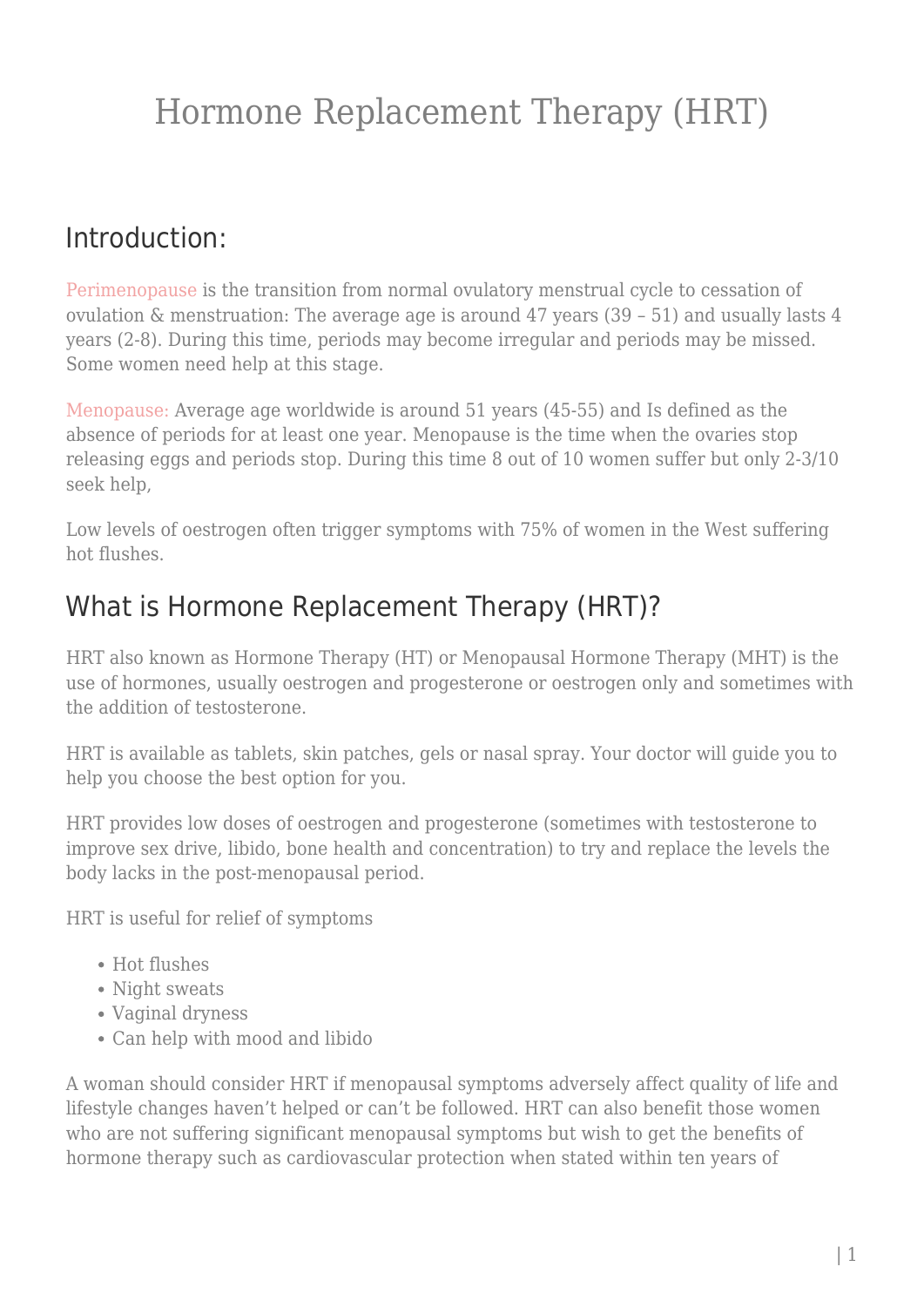menopause or before the age of 60. However, hormone therapy will not change life circumstances and stress maybe due to other factors, in which situation HRT may not be as helpful as one hoped.

Women need both oestrogen and progesterone if the uterus (womb) is still present (no hysterectomy) as the progesterone (in the form of patch, tablet, injection or coil) is used to protect the lining of the womb from abnormal thickening and womb cancer, if the oestrogen were to be used alone, leading to bleeding.

While oestrogen is the most effective treatment available for relief of menopausal symptoms, most importantly hot flushes, night sweats and vaginal dryness, Hormone Replacement Therapy (HRT) is not for everyone. Side effects of HRT include breast soreness, water retention and vaginal bleeding. Mood changes and bloating are seen more often with the combined preparations. All these symptoms tend to settle within a few weeks.

Lifestyle advice: It is important to encourage women to adopt a healthy lifestyle which includes a whole food plant based way of eating oi the main, undertake regular exercise, aim to be normal weight, ensure adequate sleep, identify and address stress triggers and avoid risky substances such as alcohol and smoking. This will help women to reduce risks of lifestyle diseases such as breast, bowel, womb cancers, osteoporosis, heart disease, diabetes and dementia, the biggest killers for women. A healthy lifestyle will also help women come off HRT when they wish to as their life circumstances change. (see Lifestyle medicine and menopause nutrition leaflets)

Women should be advised to make lifestyle changes alongside starting HRT.

#### Before starting HRT:

If above the age of 45 years and there is no doubt of the diagnosis and pregnancy is ruled out, then no further tests are needed.

It is advisable to start with the lowest dose of HRT and increase as needed, especially if starting above the age of 60, where studies are still not as robust as in women below this age. However, hormone therapy can still be considered for this age group after a detailed discussion, ideally with a health professional with experience in treating in menopause.

Younger women and those having a surgical menopause often benefit from higher doses which can then be adjusted.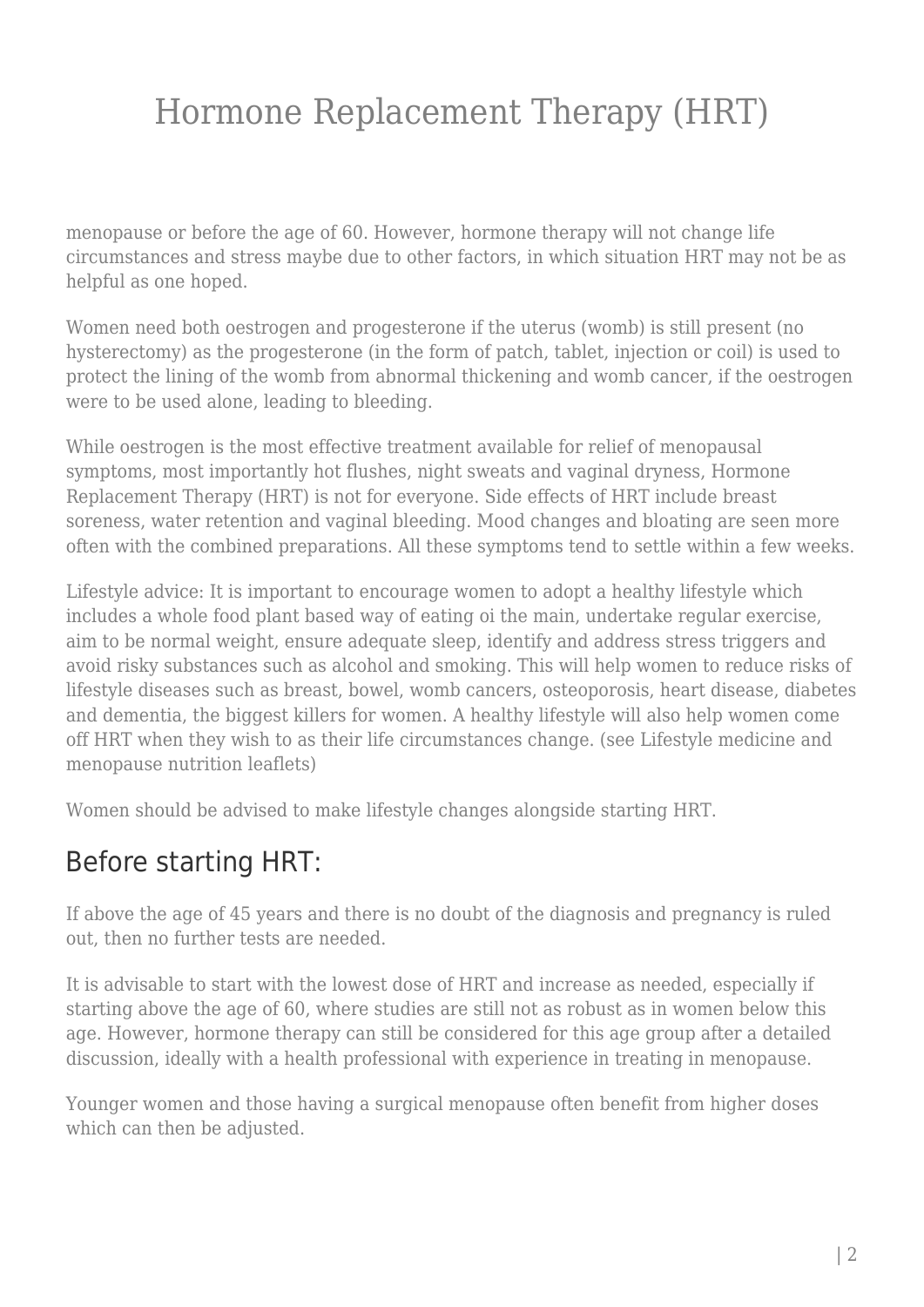A thorough medical history and appropriate examination and tests will be advised by the GP or specialist (medical doctor or nurse).

The GP or specialist should explain the various preparations, risks and benefits before recommending HRT.

The woman should be aware of family history if possible and mention to the doctor of relevant information, including allergies and medications.

The woman should be encouraged to follow a healthy diet and lifestyle and to avail of the screening programmes as recommended by the NHS such as smear tests and mammograms.

An annual review with GP or specialist is advised after an initial review in 3 months.

While women can take HRT for as long as they find it beneficial, it is prudent to review the situation yearly to help the woman decide if she wishes to continue HRT. If coming off HRT, I have found my patients find it is better to wean off gradually over a period of 6 months in most situations. However, some women may prefer to stop HRT without weaning. Studies haven't shown benefit one way or the other. If menopausal symptoms return after stopping HRT, women may wish to consider restarting it and, provided they are fully informed of the risks, it should not be withheld.

If a woman is counselled properly of the risks by her GP or specialist and wishes to take HRT for longer, then she should be prescribed HRT.

Advise women to seek urgent medical advice if vaginal bleeding is heavy or unusual or occurs any time after three months of starting HRT.

### Different types of HRT

Oestrogen: All types of oestrogen preparations are effective in managing menopausal symptoms of hot flushes and night sweats and should be administered continuously. The GP or specialist will guide a woman so she can choose the HRT best suited for her.

To start with the lowest effective dose of HRT is recommended and the dose can be increased after review, if symptoms are not fully controlled. An exception is young women after a hysterectomy and removal of ovaries, who often need a high dose which can be tapered after a couple of years.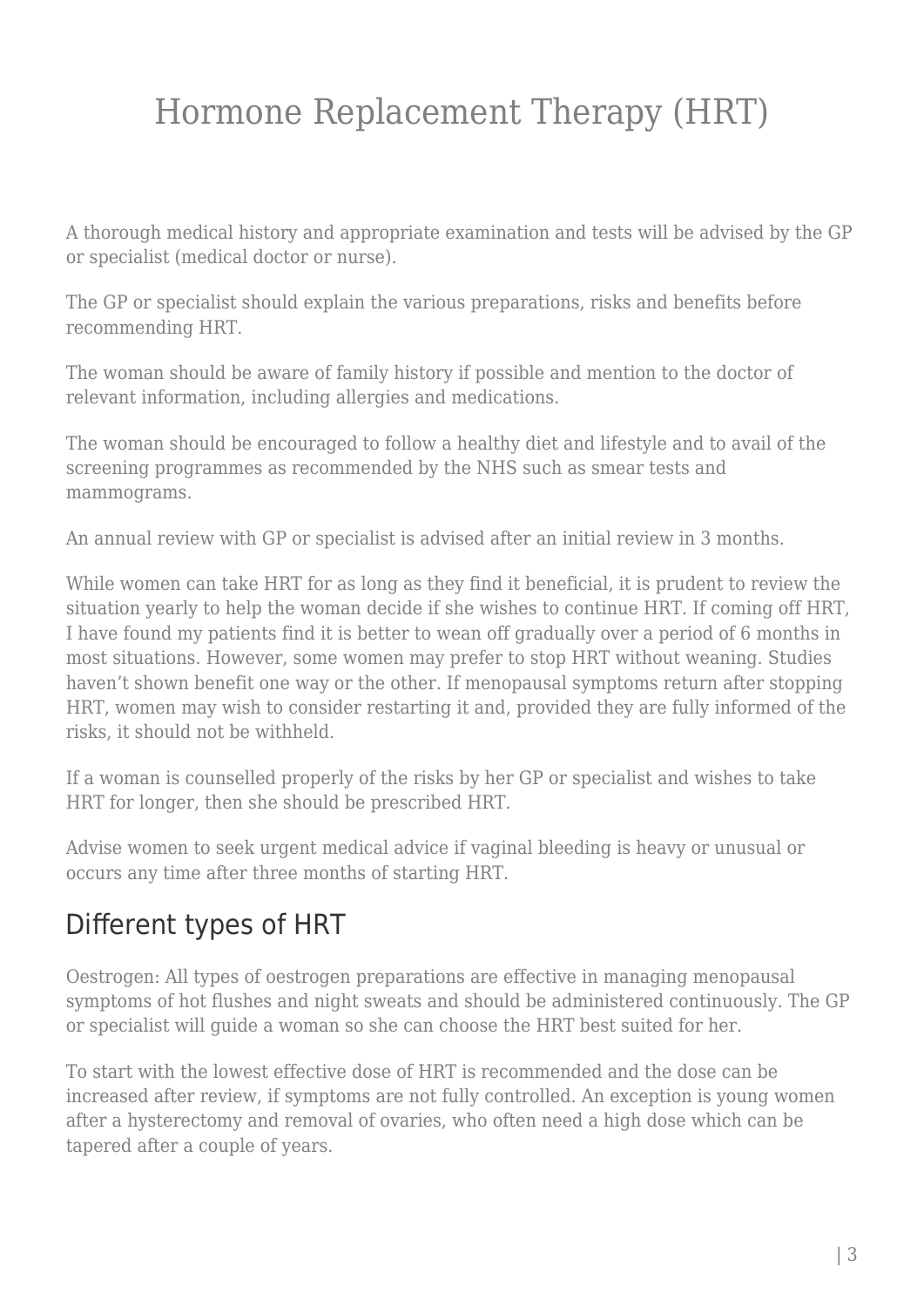Oestrogen Patches: Transdermal 17-beta oestradiol is body identical and is like the oestrogen made in our body in the reproductive phase and is preferred to tablets, because it is associated with a negligible risk of thrombosis, stroke, and raised triglycerides when compared with oral oestrogens. The transdermal route bypasses the liver and is particularly important in women with abnormal lipid levels or risk factors for thromboembolism.

Oestrogen Tablets: may be prescribed for women with no other risk factors if they prefer tablets to other routes. Most are from plant-based sources except for Premarin (animal source and rarely used)

Oestrogen Gels or Pump ( Body identical) are very popular and are very convenient and transdermal preparations carry the lowest risk of complications or side effects.

### Progesterone:

Levonorgestrel Intra Uterine System (IUS): This progesterone hormone containing coil allows the lining of the womb to be protected, provides contraception, especially for women who have been started on HRT because of symptoms but have not completely stopped menstrual cycles. It can be left in for 4 years and is very convenient, as women can then just use oestrogen gel.

Progesterone Tablet (Body identical): Oral natural micronised progesterone is tablet of choice with the lowest risk profile on the heart and breast (200 mg/day for 12 -14 days/month or 100 mg daily). The daily dose is best for women who have stopped their periods and are well into their menopause and younger women who are perimenopausal or recently become menopausal, may have unscheduled bleeding do better with cyclic progesterone for 12 days of each month.

Progesterone Patch: This is used as a combination patch with oestrogen and is usually changed twice weekly. Patches can work well for women who do not wish the IUS or the oral tablets. Women who are into the menopause do better with the patch as younger women may experience bleeding on the patch.

Testosterone is safe and can be added after a few months of allowing the initial preparations to settle in and can bring significant benefit for women in terms of concentration and libido. There are no preparations licensed yet in the UK, but Testogel/Testim are preparations which can be used as per medical prescription. A menopause specific 1% testosterone cream Androfeme is available in Australia)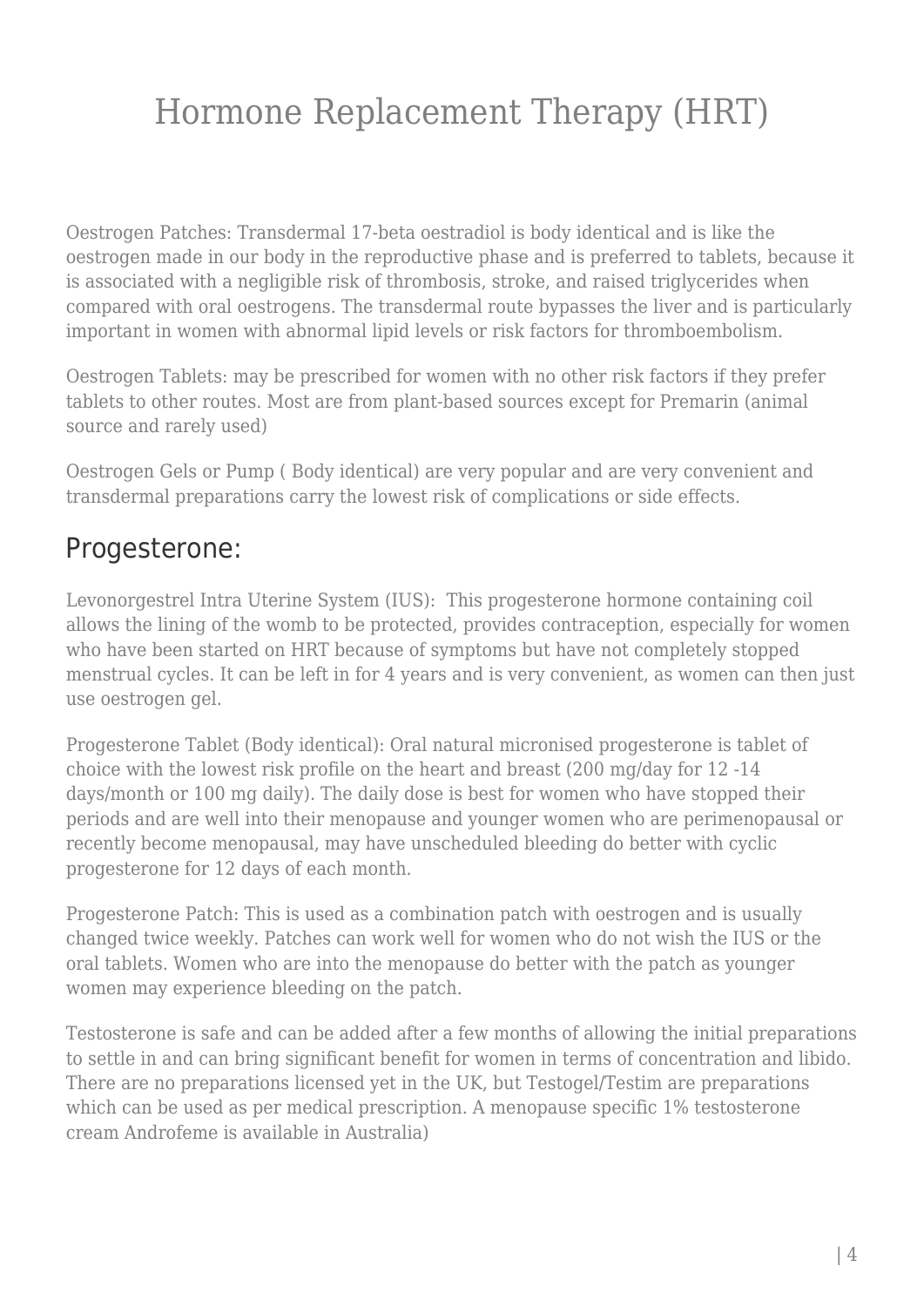### Contraindications to HRT

Generally, a woman with a history of cancer (especially breast or womb) is not recommended to have HRT. If it is to be used, this would be a highly specialised decision made by a team of experts.

Similarly, a personal history of thrombosis is considered a contraindication for HRT. With a family history, certain tests may be needed before starting HRT.

A history of heart disease (ischemic heart disease, peripheral arterial disease) is considered a relative contraindication for the use of HRT.

Any hormone treatment in these situations must be individualised with specialist guidance and advice.

### Local Vaginal Symptoms:

Topical vaginal oestrogen in the form of a cream, pessary, or vaginal ring containing oestrogen works best for local vaginal or urinary symptoms of cystitis. The oestrogen helps to strengthen the vaginal and bladder lining by improving the blood supply (vascularity), reduced shedding of cells and making the tissues less atrophic and more supple. Local oestrogen treatment can be helpful in reducing recurrent urinary tract infections in some women. This can be used for as long as a woman needs to help with local symptoms and can also be safely used in combination with HRT. Natural oils and water based vaginal moisturisers as well as vaginal dilators can help.

Laser treatment for the vagina to improve the collagen in the vaginal tissue may help with painful sex and may be considered in those women who cannot use oestrogen or if it has not proved as helpful as hoped. (see [vulval and vaginal care](https://nitubajekal.com/general-care/) and [painful sex](https://nitubajekal.com/painful-sex/) leaflets).

### What are the risks with taking HRT?

In general, HRT is very safe and is used by women worldwide with no real concerns about breast cancer, thrombosis, or stroke, especially with the transdermal preparations (gel, patch) and micronised progesterone or Mirena IUS. Previous concerns from flawed studies are no longer considered relevant. More studies are needed in women who start HRT after the age of 60 but preliminary reports suggest they are safe. However, protection against dementia or heart disease is not evident in this group.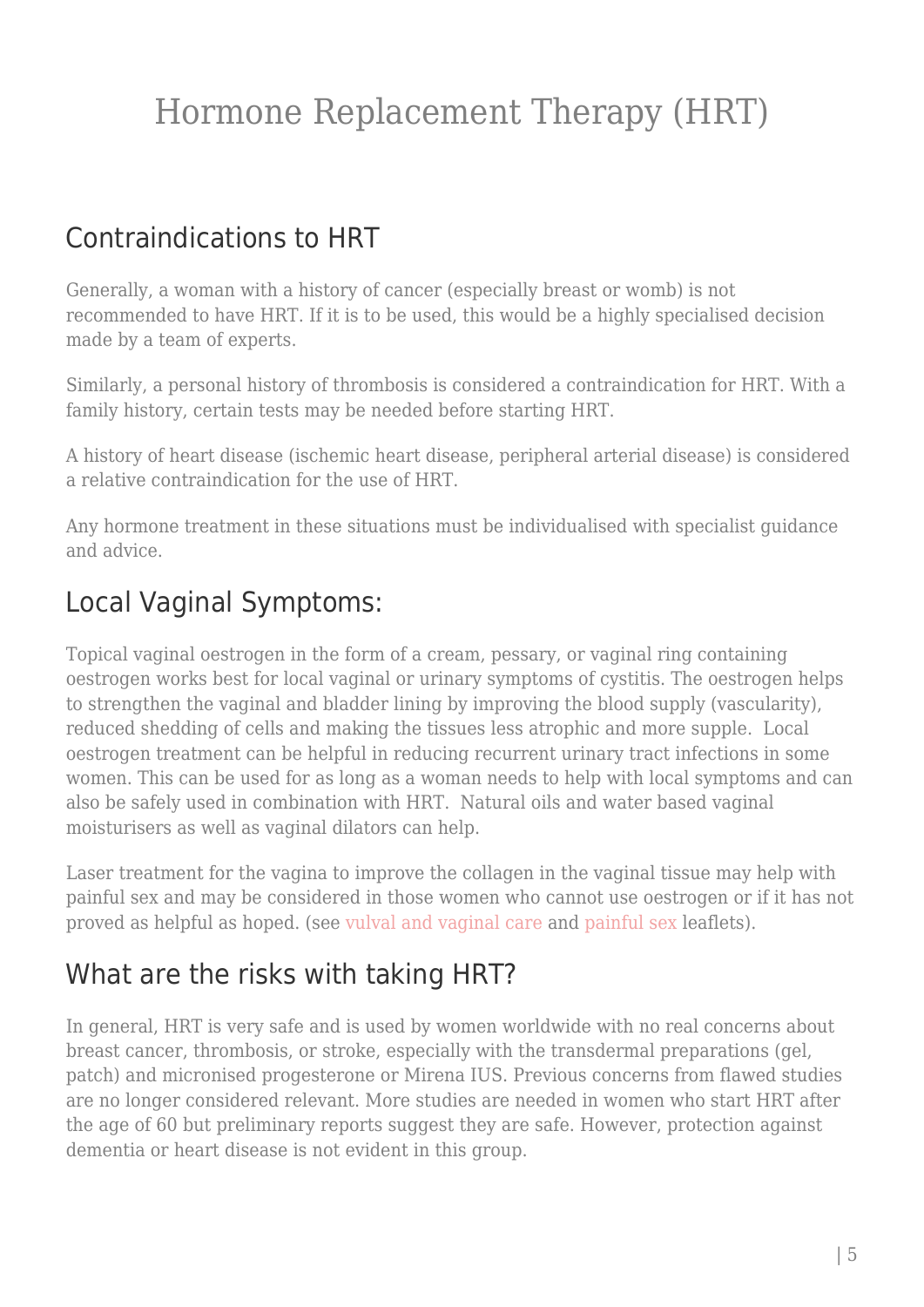Breast Cancer Risks:

- 1 in 7 UK women will be diagnosed with breast cancer in their lifetime, making it the most common cancer in women in the UK.
- 23% of breast cancer in the UK is preventable.
- Only 2 % of breast cancers are caused by taking HRT

To lower one's risk of breast and other lifestyle cancers, it is advisable to

- 1. Be a normal weight
- 2. Eat a mostly whole food plant based (WFPB) diet
- 3. Undertake regular exercise
- 4. Avoid alcohol and smoking

There is an increased risk of breast cancer which amounts to one extra case for every 50 women taking combined HRT but not for the first 5 years of taking medication and the risk is negligible if only on oestrogen treatment (those who have had their womb removed). There also appears to be no real risk on micronised progesterone which is like the progesterone our own body makes. Any risk also returns to the background risk after stopping HRT. The risk with combined oestrogen and progesterone HRT risk is higher than with oestrogen HRT alone.

Being breast aware is important. Seek medical advice if you feel a breast lump. Be aware if there is a strong family history of breast cancer.

Stroke: The number of women on HRT tablets who suffer from stroke is very small, especially under the age of 60 years and HRT is considered safe if there are no other risk factors. HRT patches or gels do not carry the same risk, as they bypass the liver metabolism. The effects of HRT have been studied worldwide and research shows that, for most women, HRT works

Thrombosis: The risk is highest when HRT is taken in the form of a tablet and is highest in the first year of use.

Dementia: There is no definite evidence one way or the other with HRT but more recently there is encouraging evidence that oestrogen only HRT may be protective against Alzheimer's. It also appears to be more brain protective when menopausal hormone therapy is started in the perimenopause. There appears to be no increase in dementia on combined HRT when used in women under the age of 60 or within ten years of starting menopause.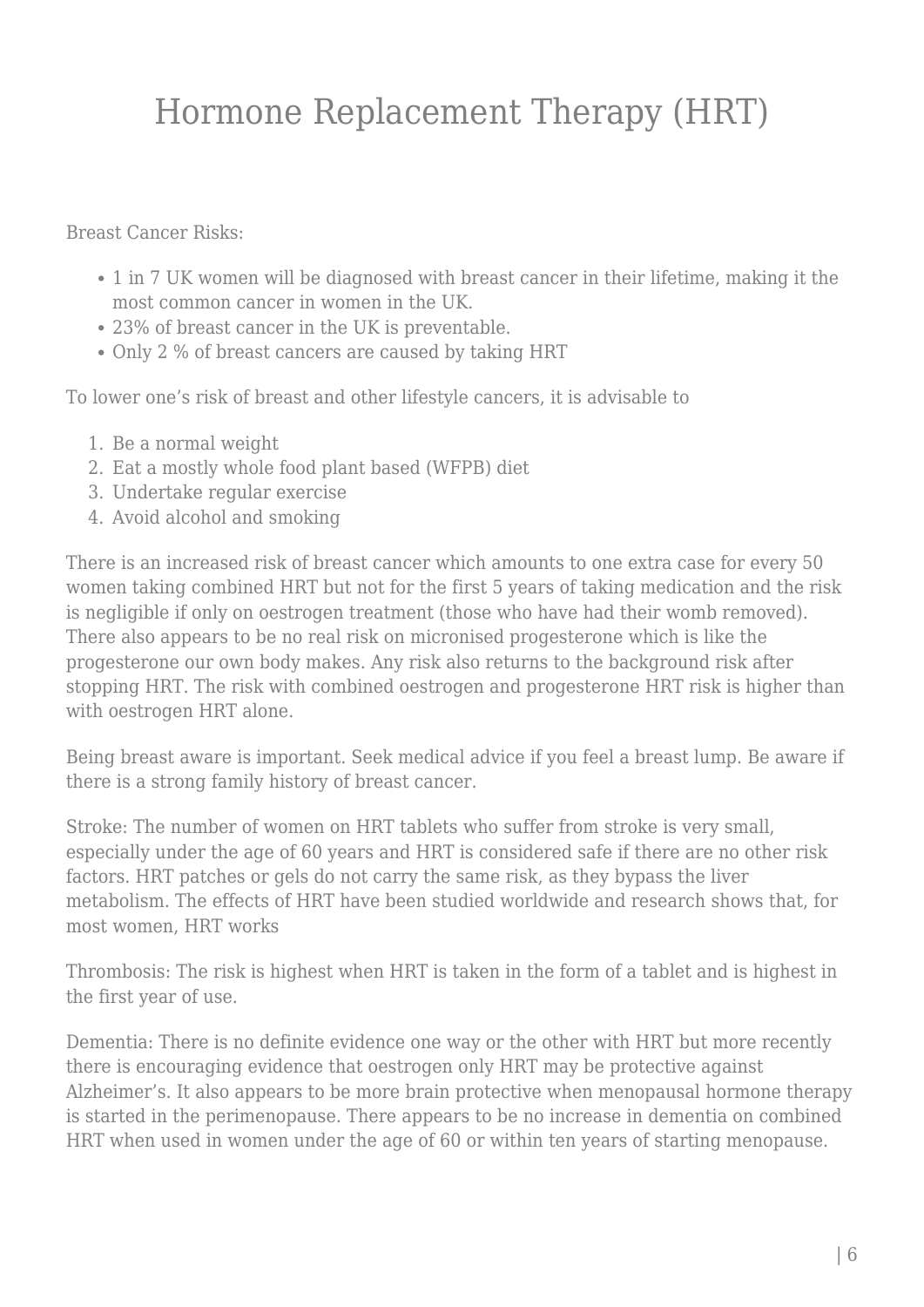Over 60, the evidence has not yet been gathered or studied in detail due to smaller numbers.

#### Are there alternative methods for managing hot flushes?

It is generally always better to focus on eating the whole plant foods such as soya or flaxseed powder in its natural form rather than in its processed form in a tablet. Moreover, these supplements are expensive and generally do not provide the immediate relief that women hope for.

Using the reductionist approach with supplements is not really the best way forward but instead it is best to encourage women to introduce whole plant foods including whole or minimally processed soya foods.

- Soya Isoflavones have shown to be of help in studies with regards to hot flushes, body weight, blood glucose levels but it is advisable to eat soya in its natural form regularly rather than taking isolates in a processed tablet form, as one then misses out on the benefit of the whole food. Soya products should be included due to their cardiovascular benefits and potential efficacy for treating certain menopausal symptoms.
- (see [soya](https://nitubajekal.com/role-of-soya/) leaflet)

Some of these alternative treatments may benefit women, especially those who cannot or don't want to take hormone therapy.

- Alternative medicine acupressure, acupuncture and homeopathy.
- Complementary therapy aromatherapy & HRT.
- Hypnosis has been shown to help women with hot flushes and night sweat in a study.

### Herbal alternatives to HRT

Many of these medications and preparations have not been fully studied, hence their effects on the body and on other drugs that one may be taking for breast cancer, asthma, heart disease, epilepsy etc is not fully understood and most cannot be scientifically recommended as their safety profile is largely unknown.

Women should be aware of side effects and effects on organs like the liver should be considered when taking these over the counter mostly unlicensed medications.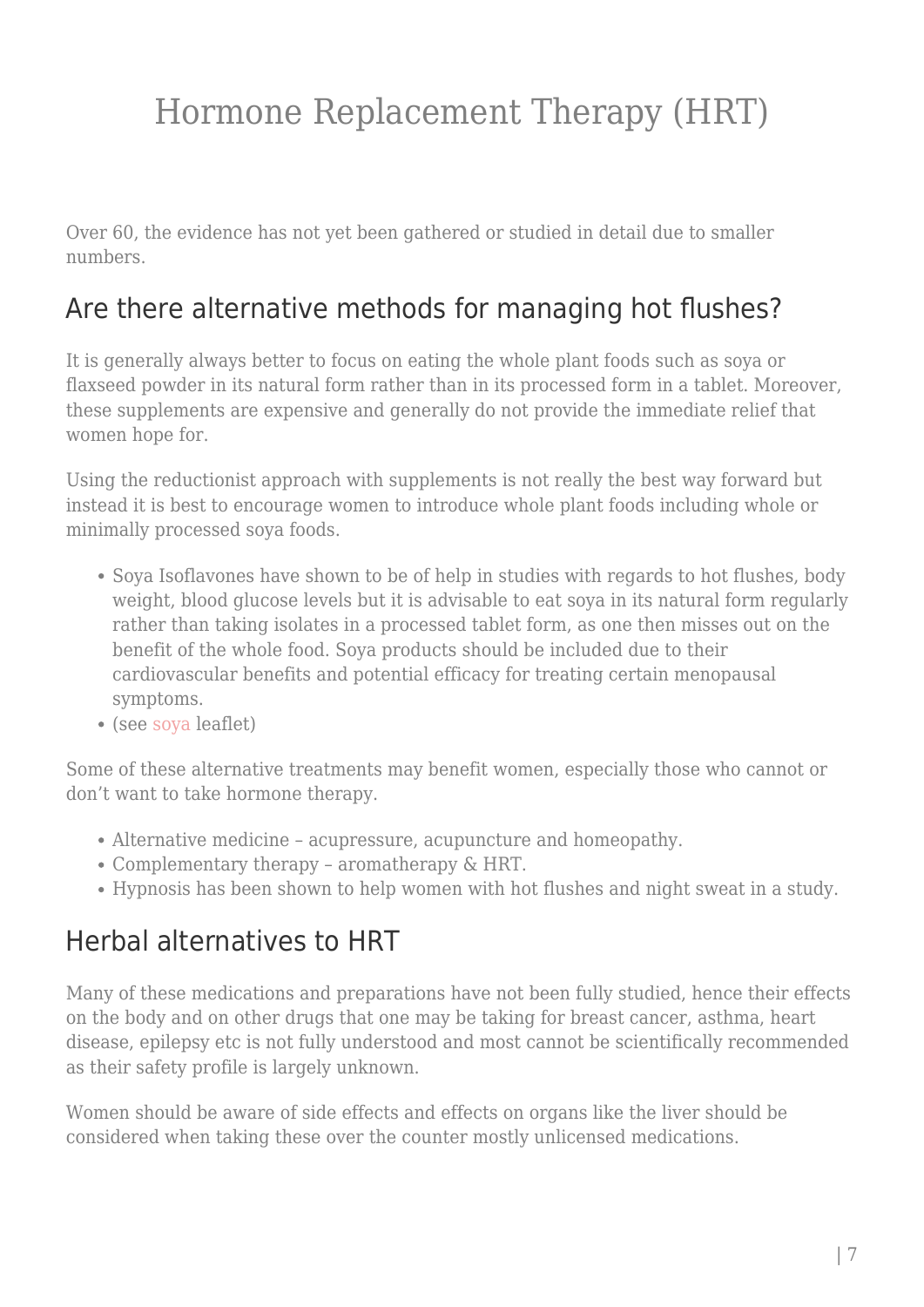Women should advise their healthcare professional of any herbal medicines they may be on as it may affect medical and surgical management.

- Red clover (Trifolium pretense) contains isoflavones and has been shown in a trial to help with hot flushes.
- Sage
- Black cohosh (may cause liver issues)
- John's wort
- Evening Primrose Oil
- Starflower Oil
- Agnus Castus

### Medical treatments instead of hormone therapy:

Antidepressants such as Gabapentin and Clonidine can help with hot flushes in those that cannot take formal HRT, but these drugs have a poor side effect profile and should not be first line of management. Speak to your doctor for further information.

### Why are Bioidentical hormones not recommended by experts?

These are not recommended and refer to the use of custom-compounded, multihormone regimens with dose adjustments based upon serial hormone monitoring. While bioidentical hormones are derived from soya and plant extracts and are modified to be structurally identical to endogenous hormones, this is also the same approach used for most approved and commercially available menopausal hormone preparations. The difference is that bioidentical hormones are not regulated, and the dose is not standardised.

Bioidentical hormones are not recommended by any of the Royal Colleges worldwide or expert groups as there is no evidence for their safety or efficacy when compared with standardised HRT.

Instead choose the standardised BODY IDENTICAL hormones (gel/spray/ /patch) and micronized progesterone which are safe and recommended by experts all over the world.

#### Common questions a woman may wish to ask her GP or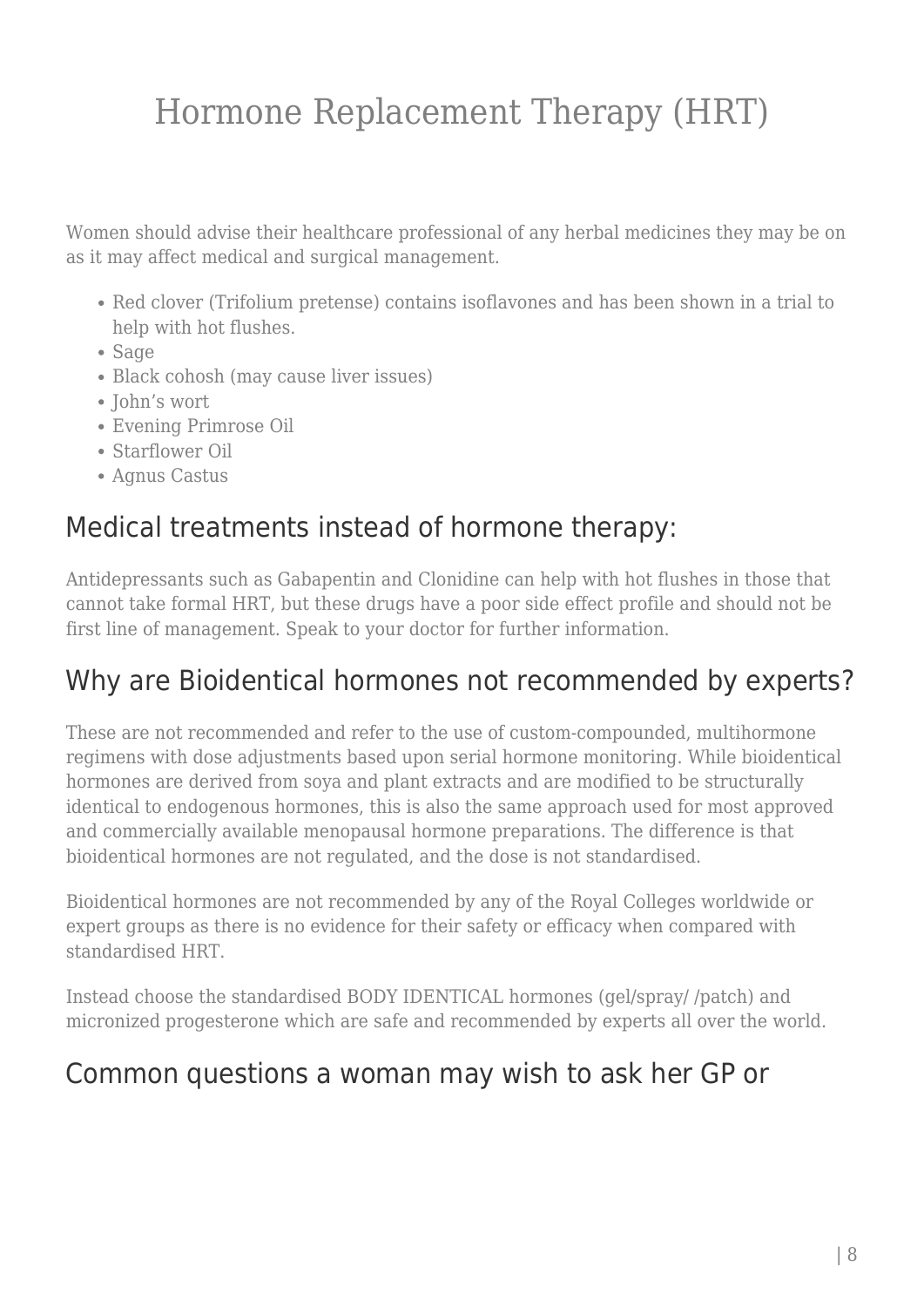### specialist when considering Hormone Replacement Therapy (HRT)

Should I take HRT? When should I start it? Which preparation of hormone therapy is best for me? Why are gels or patches better than tablets? What are the side effects? What are the benefits? What about the reports suggesting adverse effects? How long should I take it for? What happens if I have had a hysterectomy? What are the other alternatives available? Should I have patches or tablets? Should I have regular check-ups? Am I at increased risk of breast cancer? Can I have HRT if I have had cancer? Can I have HRT if I have had thrombosis? Should I see a specialist?

### Further information:

See [Menopause nutrition advice,](https://nitubajekal.com/menopause-nutrition-advice/) [Lifestyle medicine](https://nitubajekal.com/lifestyle-medicine/), [Perimenopause and Menopause](https://nitubajekal.com/menopause/), Calcium, [Vitamin D,](https://nitubajekal.com/supplements/) [Supplements](https://nitubajekal.com/supplements/), What should I eat, [Soya](https://nitubajekal.com/role-of-soya/), nutrition leaflets